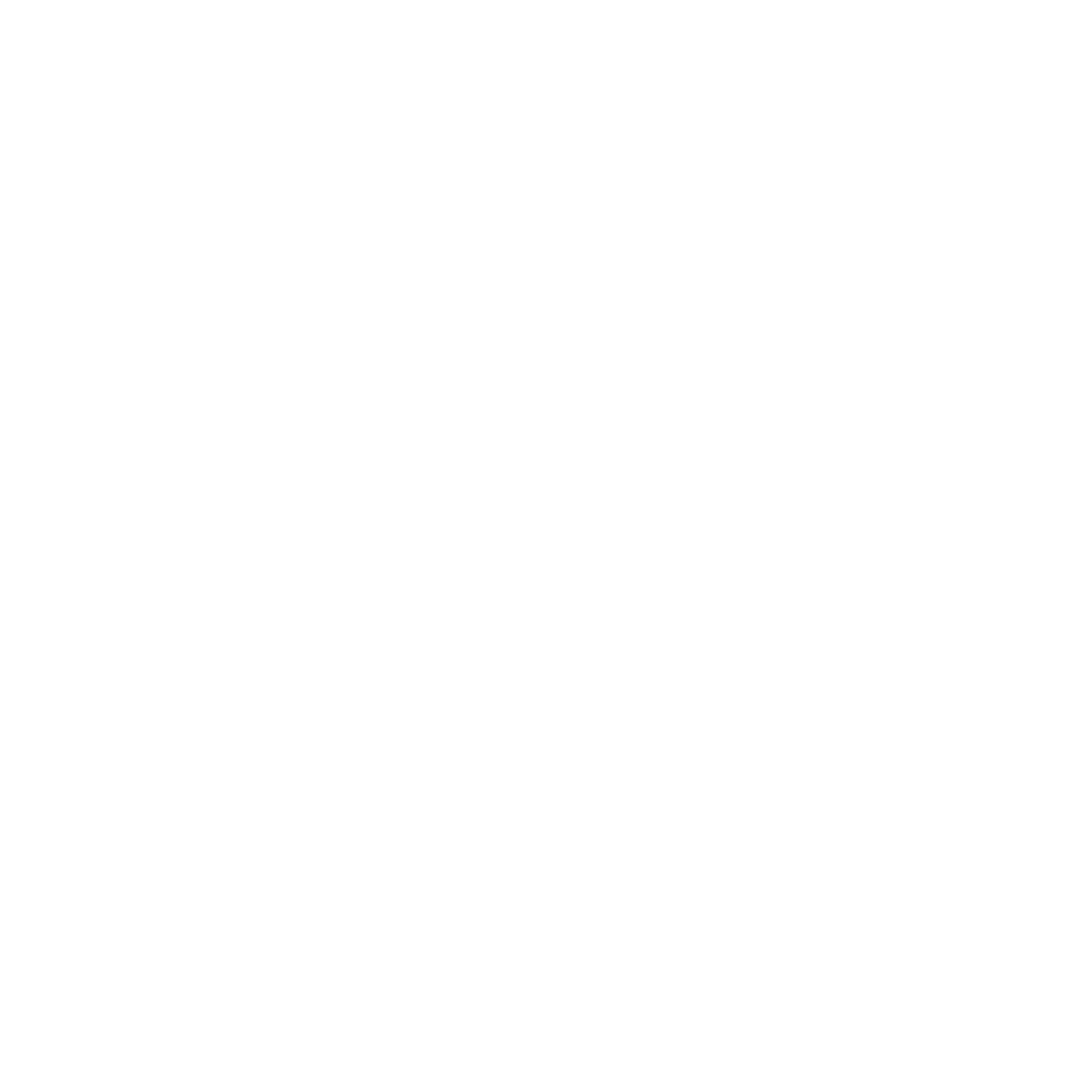# Records Irophies

# ■ 2006 USAF Almanac

## Absolute Aviation World Records

The desirability of a standard procedure to certify air records was recognized early in the history of powered flight. In 1905, representatives of Belgium, France, Germany, Great Britain, Italy, Spain, Switzerland, and the US met in Paris to form the Federation Aeronautique Internationale, the world body of national aeronautic sporting interests. The FAI today comprises the national aero clubs of some 100 nations and certifies national records as world records. Since 1922, the National Aeronautic Association, based in Arlington, Va., has been the US representative to the FAI. The NAA supervises all attempts at world and world-class records in the United States. Absolute world records are the supreme achievements of all the records open to flying machines.

**Speed around the world, nonstop, nonrefueled:** 342.24 mph (550.8 kph). Steve Fossett in Virgin Atlantic GlobalFlyer at Salina, Kan., Feb. 28-March 3, 2005.

**Great circle distance without landing:** 25,766 miles (41,467 kilometers). Steve Fossett in Virgin Atlantic GlobalFlyer from NASA Kennedy Space Center to Bournemouth, England, Feb. 8-11, 2006.

**Distance in a closed circuit without landing:** 24,986.727 miles (40,212.139 kilometers). Richard G. Rutan and Jeana L. Yeager in Voyager at Edwards AFB, Calif., Dec. 14-23, 1986.

**Altitude:** 123,523.58 feet (37,650.00 meters). Alexander Fedotov flying E-266M, a modified MiG-25, at Podmoskovnoye, USSR, Aug. 31, 1977.

**Altitude in horizontal flight:** 85,068.997 feet (25,929.031 meters). USAF Capt. Robert C. Helt (pilot) and USAF Maj. Larry A. Elliott (RSO) in Lockheed SR-71A Blackbird at Beale AFB, Calif., July 28, 1976.

**Speed over a straight course:** 2,193.16 mph (3,529.56 kph). USAF Capt. Eldon W. Joersz (pilot) and USAF Maj. George T. Morgan Jr. (RSO) in Lockheed SR-71A Blackbird at Beale AFB, Calif., July 28, 1976.

**Speed over a closed circuit:** 2,092.294 mph (3,367.221 kph). USAF Majs. Adolphus H. Bledsoe Jr. (pilot) and John T. Fuller (RSO) in Lockheed SR-71A Blackbird at Beale AFB, Calif., July 27, 1976.



On July 27, 1976, USAF Maj. Adolphus Bledsoe Jr. (left) and USAF Maj. John Fuller set the world record for speed over a closed course. Their SR-71A exceeded 2,092 mph.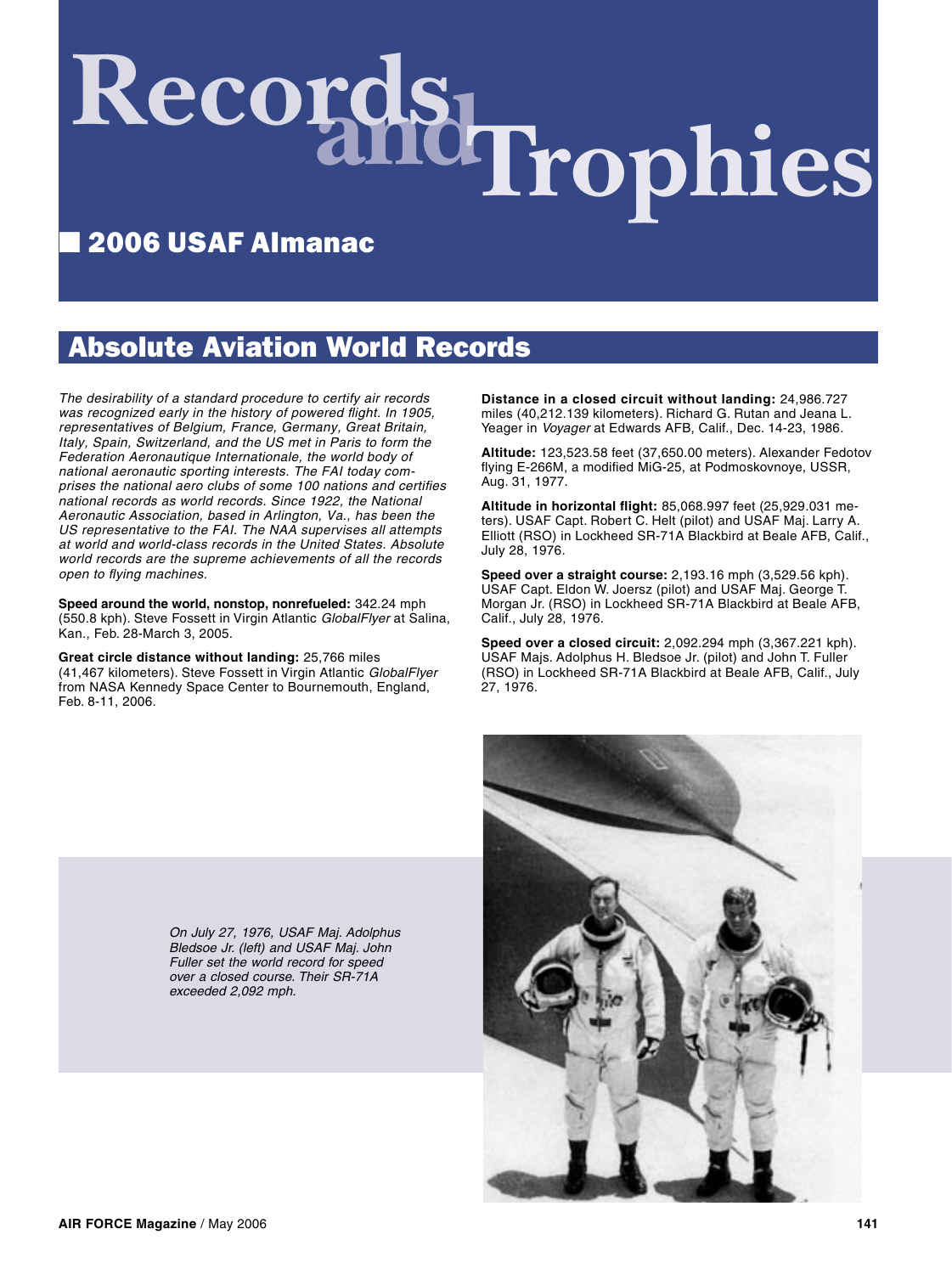# The Robert J. Collier Trophy

This award, presented by the National Aeronautic Association, is the most prestigious in American aviation. It recognizes the "greatest achievement in aeronautics or astronautics in America, with respect to improving the performance, efficiency, and safety of air or space vehicles, the value of which has been thoroughly demonstrated by actual use during the preceding year." The award is named for a prominent publisher, sportsman, and aviator. Collier, the first person to purchase a Wright airplane for personal use, commissioned the trophy and presented it to the Aero Club of America (the forerunner of the NAA) in 1911.

- 1911 Glenn H. Curtiss. Hydro-aeroplane.
- 1912 Glenn H. Curtiss. Flying boat.<br>1913 Orville Wright. Automatic stab
- Orville Wright. Automatic stabilizer.
- 1914 Elmer A. Sperry. Gyroscopic control.
- 1915 W. Sterling Burgess. Burgess-Dunne hydro-aeroplane.<br>1916 Elmer A. Sperry. Drift indicator.
- Elmer A. Sperry. Drift indicator.
- 1917 No award.
- 1918 No award.
- 1919 No award.
- 1920 No award.
- 1921 Grover Loening. Aerial yacht.
- 1922 US Air Mail Service. One year without fatality.
- 1923 US Air Mail Service. Commercial night flying.
- 1924 US Army Air Service. First aerial flight around world.
- 1925 S. Albert Reed. Metal propeller.
- 1926 Maj. E.L. Hoffman. Practical parachute.
- 1927 Charles L. Lawrance. Radial air-cooled engine.
- 1928 Commerce Dept., Aeronautics Branch. Airways, air navigation facilities.
- 1929 National Advisory Committee for Aeronautics. Cowling for radial air-cooled engines.
- 1930 Harold Pitcairn and staff. Autogiro.
- 1931 Packard Motor Car. Diesel aircraft engine.
- 1932 Glenn L. Martin. Two-engined, high-speed, weight carrying airplane.
- 1933 Hamilton Standard Propeller, Frank W. Caldwell. Controllable-pitch propeller.
- 1934 Maj. Albert F. Hegenberger. Blind-landing experiments.
- 1935 Donald Douglas and staff. DC-2.
- 1936 Pan American Airways. Trans-Pacific and overwater operations.
- 1937 Army Air Corps. Design, flight test of XC-35 first pressurized cabin.<br>1938 Howard Hughes ar
- Howard Hughes and crew. Around-the-world flight.
- 1939 US airlines. Air travel safety record.
- 1940 Sanford Moss, Army Air Corps. Turbo-supercharger.
- 1941 US Army Air Forces and US airlines. Pioneering worldwide operations.
- 1942 Gen. H.H. Arnold. Leadership of US Army Air Forces.
- 1943 Capt. Luis De Florez (USNR). Synthetic training devices.<br>1944 Gen. Ca
- Gen. Carl A. Spaatz. US air campaign against Germany.
- 1945 Luis W. Alvarez. Ground-control approach radar landing system.
- 1946 Lewis A. Rodert. Thermal ice-prevention system.
- 1947 Lawrence D. Bell, John Stack, Capt. Charles E. Yeager. Supersonic flight.
- 1948 Radio Technical Commission for Aeronautics. All weather air traffic control system.
- 1949 William P. Lear. F-5 automatic pilot, automatic approach control coupler system.
- 1950 Helicopter industry, military services, Coast Guard. Rotary-wing aircraft in air rescue.
- 1951 John Stack, associates at Langley Aeronautical Laboratory, NACA. Transonic wind tunnel throat.
- 1952 Leonard S. Hobbs. J57 jet engine.
- 1953 James H. Kindelberger, Edward H. Heinemann. Supersonic airplanes (F-100, F4D).
- 1954 Richard Travis Whitcomb. Discovery, verification of area rule, yielding higher speed and greater range.
- 1955 William M. Allen, Boeing Airplane, Gen. Nathan F. Twining, US Air Force. B-52 bomber.
- 1956 Charles J. McCarthy; Chance-Vought Aircraft; Vice Adm. James S. Russell; US Navy Bureau of Aeronautics. F8U Crusader.
- 1957 Edward P. Curtis. "Aviation Facilities Planning" report. USAF/Lockheed/GE F-104 team. F-104.
- 1958 Clarence L. Johnson, airframe design; Neil Burgess, Gerhard Neumann, J79 turbojet engines; Maj. Howard C. Johnson, landplane altitude record; Capt. Walter W. Irwin, straightaway speed record.
- 1959 USAF, General Dynamics-Convair, Space Technology Laboratories. Atlas ICBM.<br>1960 Vice Adm. William F. Raborn. Polaris b
- Vice Adm. William F. Raborn. Polaris ballistic missile.
- 1961 A. Scott Crossfield, Cmdr. Forrest Petersen, Joseph A. Walker, Maj. Robert M. White. X-15 test flights.<br>1962 Lt. Col
- Lt. Col. John H. Glenn Jr. (USMC), Cmdr. Walter M. Schirra Jr., Cmdr. Alan B. Shepard Jr., Lt. Cmdr. M. Scott Carpenter, Maj. L. Gordon Cooper, Maj. Virgil I. Grissom, Maj. Donald K. Slayton. Pioneering US manned spaceflight.
- 1963 Clarence L. Johnson. A-11 (A-12) Mach 3 aircraft.<br>1964 Gen. Curtis E. LeMay. Expanding frontiers of
- Gen. Curtis E. LeMay. Expanding frontiers of American aeronautics and astronautics.
- 1965 James E. Webb, Hugh L. Dryden. Gemini spaceflight program.
- 1966 James S. McDonnell. F-4 Phantom and Gemini space vehicles.
- 1967 Lawrence A. Hyland, Hughes Aircraft, Jet Propulsion Laboratory, associated organizations. Surveyor program.
- 1968 Col. Frank Borman, Capt. James A. Lovell Jr. (USN), Lt. Col. William A. Anders. Apollo 8, first manned lunar orbit mission.
- 1969 Col. Edwin E. Aldrin Jr., Neil A. Armstrong, Col. Michael Collins. Apollo 11 moon landing.
- 1970 Boeing with Pratt & Whitney and Pan Am. Commercial 747 service.
- 1971 Robert T. Gilruth, Col. James B. Irwin, Col. David R. Scott, Lt. Col. Alfred M. Worden. Apollo 15 mission.
- 1972 Adm. Thomas H. Moorer, USAF 7th and 8th Air Forces, Navy Task Force 77. Operation Linebacker II.
- 1973 Skylab Program, William C. Schneider, Skylab astronauts. Skylab operations.
- 1974 John F. Clark, NASA; Daniel J. Fink, GE; RCA; Hughes. Resource and environmental management in space technology; LANDSAT.
- 1975 David S. Lewis, General Dynamics, USAF-industry team. F-16 aviation technologies.<br>1976 USAF. Rockwell. B-1 industry team
- USAF, Rockwell, B-1 industry team. B-1 bomber.
- 1977 Gen. Robert J. Dixon; Tactical Air Command. Red Flag.
- 1978 Sam B. Williams, Williams Research. Turbofan cruise missile engines.
- 1979 Paul B. MacCready, AeroEnvironment, Inc., Bryan Allen. Gossamer Albatross.
- 1980 NASA's Voyager mission team, Edward Stone. Voyager flyby of Saturn.<br>1981 NASA, Rockwell, Martin
- NASA, Rockwell, Martin Marietta, Thiokol, govern ment-industry shuttle team, and astronauts Capt. Robert L. Crippen (USN), Col. Joe H. Engle, Capt. Richard H. Truly (USN), John W. Young. First flights of Columbia, first shuttle.
- 1982 T.A. Wilson, Boeing, supported by FAA, industry, airlines. 757 and 767 airliners.
- 1983 US Army, Hughes Helicopters, industry team. AH-64A Apache helicopter.
- 1984 NASA, Martin Marietta, Walter W. Bollendonk, astronaut Capt. Bruce McCandless II (USN), Charles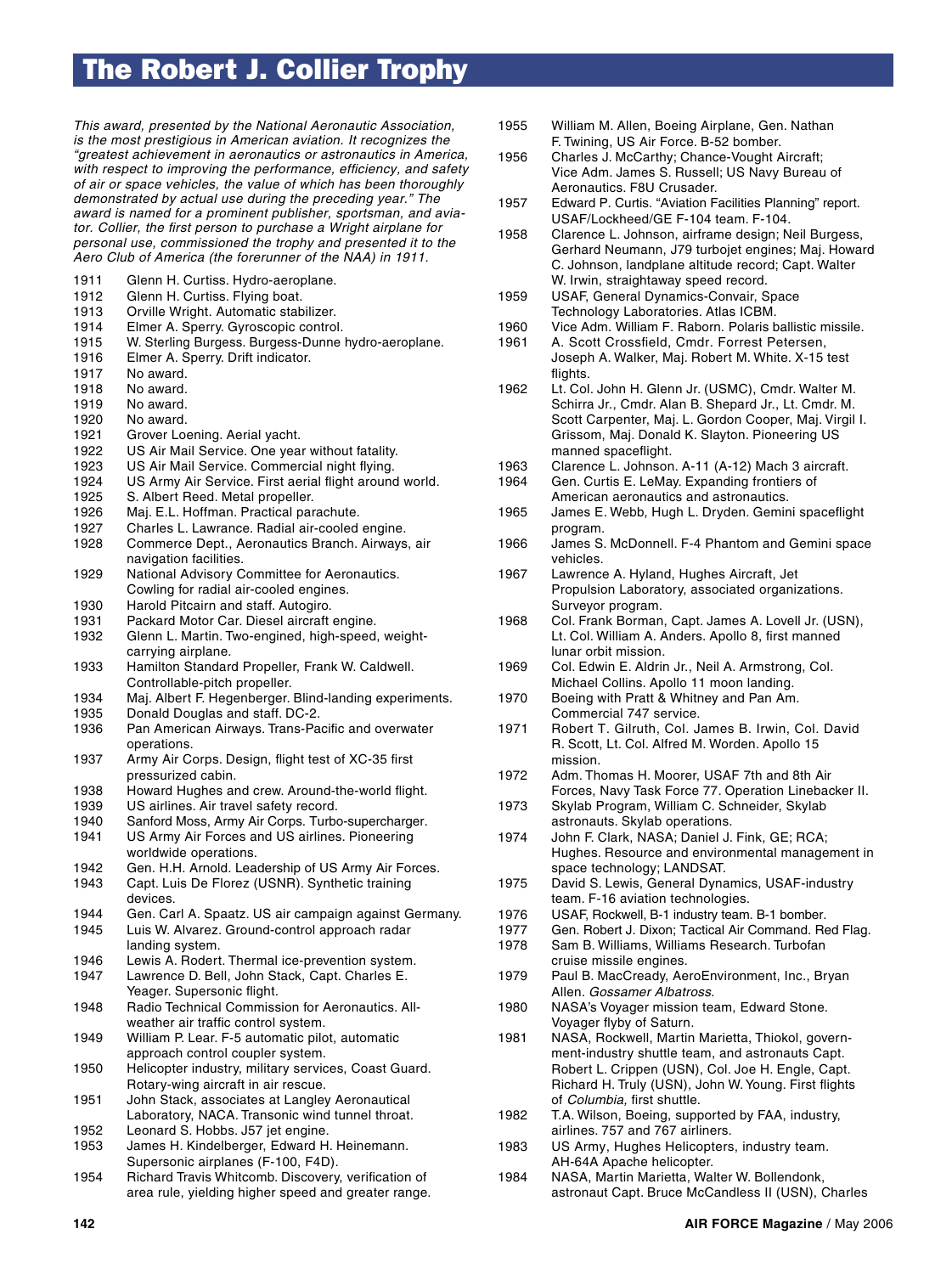E. Whitsett Jr. Manned maneuvering units, satellite

- rescues. Russell W. Meyer, Cessna Aircraft, Cessna Citation business jets. Outstanding safety.
- 1986 Jeana L. Yeager, Richard G. Rutan, Elbert L. Rutan, Bruce Evans, team of volunteers. Voyager flight.
- 1987 NASA Lewis Research Center, NASA-industry team. Advanced turboprop propulsion concepts.
- 1988 Rear Adm. Richard H. Truly. Manned space recovery program.
- 1989 Ben R. Rich, Lockheed-USAF team. F-117A.
- 1990 Bell-Boeing team. V-22 Osprey.
- 1991 Northrop-USAF industry team. B-2.
- 1992 Global Positioning System team: USAF, US Naval Research Lab, Aerospace Corp., Rockwell, IBM Federal Systems. Navstar GPS system.
- 1993 Hubble Space Telescope recovery team. Successful orbital recovery and repair.
- 1994 USAF, McDonnell Douglas, US Army, C-17 industry team. C-17.

### The Mackay Trophy

- The Mackay Trophy was established by Clarence H. Mackay, an industrialist, philanthropist, communications pioneer, and aviation enthusiast. Presented by the National Aeronautic Association, the trophy recognizes "the most meritorious flight of the year" by an Air Force member, members, or organization.
- 1912 2nd Lt. H.H. Arnold.
- 1913 2nd Lts. J.E. Carberry and F. Seydel.
- 1914 Capt. T.F. Dodd and Lt. S.W. Fitzgerald.
- 1915 Lt. B.Q. Jones.
- 1916 No award.
- 1917 No award.
- 1918 Capt. E.V. Rickenbacker.
- 1919 Lt. Col. H.E. Hartney; Capts. J.O. Donaldson, L.H. Smith, and F. Steinle; Lts. B.G. Bagby, D.B. Gish, E.M. Manzelman (posthumously), B.N. Maynard, R.S. Northington, and A. Pearson Jr.
- 1920 Capt. St.C. Streett; 1st Lt. C.C. Nutt; 2nd Lts. C.H. Crumrine, R.C. Kirkpatrick, and E.H. Nelson; Sgts. J.E. English, E. Henriques, and A.T. Vierra.
- 1921 Lt. J.A. Macready.
- 1922 Lts. J.A. Macready and O.G. Kelly.
- 1923 Lts. J.A. Macready and O.G. Kelly.
- 1924 Capt. L.H. Smith; 1st Lts. L.P. Arnold, E.H. Nelson, and L. Wade; 2nd Lts. J. Harding Jr. and H.H. Ogden. 1925 Lts. C.K. Bettis and J. Doolittle.
- 1926 Pan American Goodwill Fliers: Maj. H.A. Dargue; Capts. I.C. Eaker, A.B. McDaniel, and C.F. Woolsey (posthumously); 1st Lts. J.W. Benton (posthu mously), M.S. Fairchild, C.McK. Robinson, B.S.
- Thompson, L.D. Weddington, and E.C. Whitehead. 1927 Lts. A.F. Hegenberger and L.J. Maitland.
- 1928 1st Lt. H.A. Sutton.
- 1929 Capt. A.W. Stevens.
- 1930 Maj. R. Royce.
- 1931 Brig. Gen. B.D. Foulois.
- 1932 11th Bombardment Sq., March Field, Calif., 1st Lt. C.H. Howard.
- 1933 Capt. W.T. Larson.
- 1934 Brig. Gen. H.H. Arnold.
- 1935 Capts. O.A. Anderson and A.W. Stevens.
- 1995 Boeing 777 team. Boeing 777.
- 1996 Cessna Citation X design team. Cessna Citation X.<br>1997 Gulfstream Aerospace. Gulfstream V industry team
- Gulfstream Aerospace, Gulfstream V industry team. Gulfstream V.
- 1998 Lockheed Martin, GE Aircraft Engines, NASA, Air Combat Command, Defense Intelligence Agency. U-2S/ER-2.
- 1999 Boeing, Hornet industry team, and US Navy. F/A-18E/F.
- 2000 Northrop Grumman, Rolls Royce, Raytheon, L-3 Communications, USAF, DARPA. Global Hawk.
- 2001 Pratt & Whitney, Rolls Royce, Lockheed Martin, Northrop Grumman, BAE Systems, JSF Program Office. Integrated lift fan propulsion system.
- 2002 Sikorsky Aircraft and the S-92 industry team. S-92 helicopter.
- 2003 Gulfstream G550 team. Ultra long-range business jet.
- 2004 Paul G. Allen, Elbert L. Rutan, Michael W. Melvill, and entire SpaceShipOne team.
- 1936 Capt. R.E. Nugent; 1st Lts. J.A. Miller and E.G. Simenson; 2nd Lts. B.W. Armstrong, H. Morgan Jr., and W.P. Ragsdale Jr.; TSgt. G.W. Olson; SSgt. H.M. Miller; Cpl. Air Mechanic 2nd Class F.B. Connor. 1937 Capts. C.J. Crane and G.V. Holloman. 1938 2nd Bombardment Group, Lt. Col. R. Olds.<br>1939 Mais. C.V. Havnes and W.D. Old: Capt. J.A. Majs. C.V. Haynes and W.D. Old; Capt. J.A. Samford; 1st Lts. R.S. Freeman and T.G. Wold; MSgt. A. Cattarius; TSgts. W.J. Heldt, H.L. Hines, and D.L. Spicer; SSgts. R.E. Junior and J.E. Sands. 1940 No award. 1941 No award. 1942 No award. 1943 No award.<br>1944 No award. No award. 1945 No award. 1946 No award.<br>1947 Capt. C.E. Capt. C.E. Yeager. 1948 Lt. Col. E. Beaudry. 1949 Capt. J.G. Gallagher and crew of Lucky Lady II. 1950 27th Fighter Wing. 1951 Col. F.J. Ascani.<br>1952 Mais. L.H. Carrir Majs. L.H. Carrington Jr. and F.W. Shook; Capt. W.D. Yancey.<br>1953 40th Air Divis 1953 40th Air Division, SAC.<br>1954 308th Bombardment W 1954 308th Bombardment Wing (M) and 38th Air Div., SAC. 1955 Col. H.A. Hanes. 1956 Capt. I.C. Kincheloe Jr., Air Research and Develop ment Command. 1957 93rd Bombardment Wing, SAC. 1958 TAC Air Strike Force, X-Ray Tango. 1959 US Air Force Thunderbirds. 1960 6593rd Test Sq., Hickam AFB, Hawaii. 1961 Lt. Col. W.R. Payne and Majs. W.L. Polthemus and R.R. Wagener, 43rd Bomb Wing, SAC. 1962 Maj. R.G. Sowers and Capts. R. MacDonald and J.T. **Walton** 1963 Capts. D.R. Mack, J.R. Ordemann, and W.P. Tomsett; TSgt. E.P. Inlow; SSgts. F.C. Barrett and J.E. Morgan. 1964 464th Troop Carrier Wing, TAC. 1965 YF-12A Test Force (Col. R.L. Stephens; Lt. Col. D.

Andre; Majs. W.F. Daniel and N.T. Warner; Capt.

J.P. Cooney).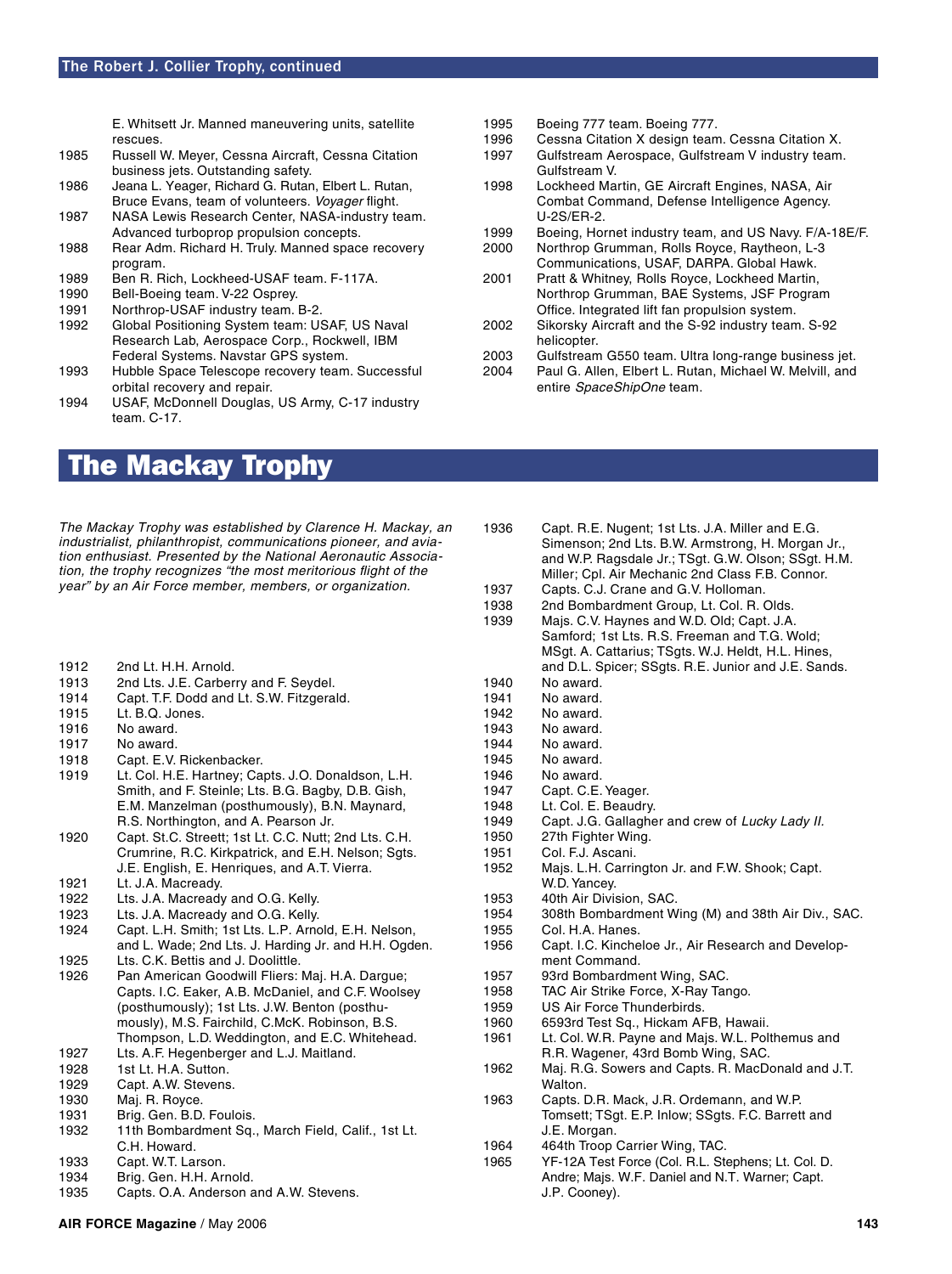1966 Lt. Col. A.R. Howarth.

| 1967 | Maj. J.H. Casteel; Capts. D.L. Hoar and R.L. Trail; |
|------|-----------------------------------------------------|
|      | MSgt. N.C. Campbell.                                |

- 1968 Lt. Col. D.D. Cole.
- 1969 49th Tactical Fighter Wing, TAC.
- 1970 Capt. A.D. Milacek and AC-119K crew (Capts. R.E. Clancy, R.C. Jones, B.C. O'Brien, and J.A. Russell; TSgt. A.A. Nash; SSgts. A. Lopez Jr. and R.R. Wilson; Sgt. K.E. Firestone; A1C D.H. Cofer).
- 1971 Lt. Col. T.B. Estes and Maj. D.C. Vick.
- 1972 Capts. C.B. DeBellevue, J.S. Feinstein, and R.S. Ritchie.
- 1973 MAC aircrews.
- 1974 Majs. W.R. MacFarlane, D.W. Peterson, and R.J. Smith.
- 1975 Maj. R.W. Undorf.
- 1976 Capt. J.A. Yule.<br>1977 C-5 aircrew (Ca
- 1977 C-5 aircrew (Capt. D.M. Sprinkel and crew).<br>1978 C-5 aircrews (Lt. Col. R.F. Schultz and crew
- C-5 aircrews (Lt. Col. R.F. Schultz and crew and Capt. T.H. Hohberger and crew, 436th Military Airlift Wing).<br>1979 Mai J.E. MoArdle Jr
- Maj. J.E. McArdle Jr.
- 1980 Crews S-21 and S-31, 644th Bombardment Sq.
- 1981 Capt. J.J. Walters.
- 1982 B-52 Crew E-21, 19th Bombardment Wing.
- 1983 Capt. R.J. Goodman and his crew, 42nd Bombardment Wing, SAC.
- 1984 Lt. Col. J.L. Hobson Jr.
- 1985 Lt. Col. D.E. Faught.
- 1986 KC-10 crew (Capts. M.D. Felman and T.M. Ferguson; MSgts. C. Bridges Jr., P.S. Kennedy, and G.G. Treadwell; TSgts. L.G. Bouler and G.M. Lewis; SSgts. S.S. Flores, S.A. Helms, and G.L. Smith), 68th Air Refueling Group, SAC.
- 1987 Det. 15, USAF Plant Representative Office, and B-1B SPO.
- 1988 C-5 crew, 436th Military Airlift Wing.<br>1989 B-1B crew, 96th Bomb Wing.
- B-1B crew, 96th Bomb Wing.
- 1990 AC-130 crew, 16th Special Operations Sq.
- 1991 MH-53 crew, 20th Special Operations Sq.<br>1992 C-130 crew. 310th Airlift Sq., ACC, Howar
- C-130 crew, 310th Airlift Sq., ACC, Howard AFB, Panama.<br>1993 B-52 crea
- 1993 B-52 crew, 668th Bomb Sq., ACC.<br>1994 HH-60G crew of Air Force Rescue
- HH-60G crew of Air Force Rescue 206 and 208, 56th Rescue Sq., ACC, NAS Keflavik, Iceland.<br>1995 – Aircrew BAT 01, Dyess AFB, Tex
- 1995 Aircrew BAT 01, Dyess AFB, Tex.<br>1996 Aircrew Duke 01, 2nd Bomb Winc
- Aircrew Duke 01, 2nd Bomb Wing, Barksdale AFB, La.
- 1997 Crew of Whiskey 05, 7th Special Operations Sq., RAF Mildenhall, UK.<br>1998 Crew of Air Force Re
- Crew of Air Force Rescue 470, 210th Rescue Sq., Kulis ANGB, Alaska.<br>1999 Capt. J.G.J. Hwang.
- Capt. J.G.J. Hwang, 173rd FW, Oregon ANG, Klamath Falls Airport, Ore.<br>:2000 Crew of Air Evac 10E1/10E
- Crew of Air Evac 10E1/10E2, 86th AES and 75th AS, Ramstein AB, Germany.
- 2001 Crew of Knife 04, 20th SOS, Hurlburt Field, Fla.
- 2002 Crew of Grim 31, 16th SOS, Hurlburt Field, Fla.
- Crew of Vijay 10, 62nd AW, McChord AFB, Wash.
- 2004 Crews of Jolly 11 and Jolly 12, 41st and 38th Rescue Sqs. (respectively), Moody AFB, Ga.

Gen. Thomas Power (right), commander in chief of Strategic Air Command, greets the B-58 Hustler crew that set three speed records and was later awarded the 1962 Mackay Trophy. From left are Maj. Robert Sowers and Capts. Robert MacDonald and John Walton. For their record-setting flight, the crew flew round-trip between New York and Los Angeles in four hours, 42 minutes.